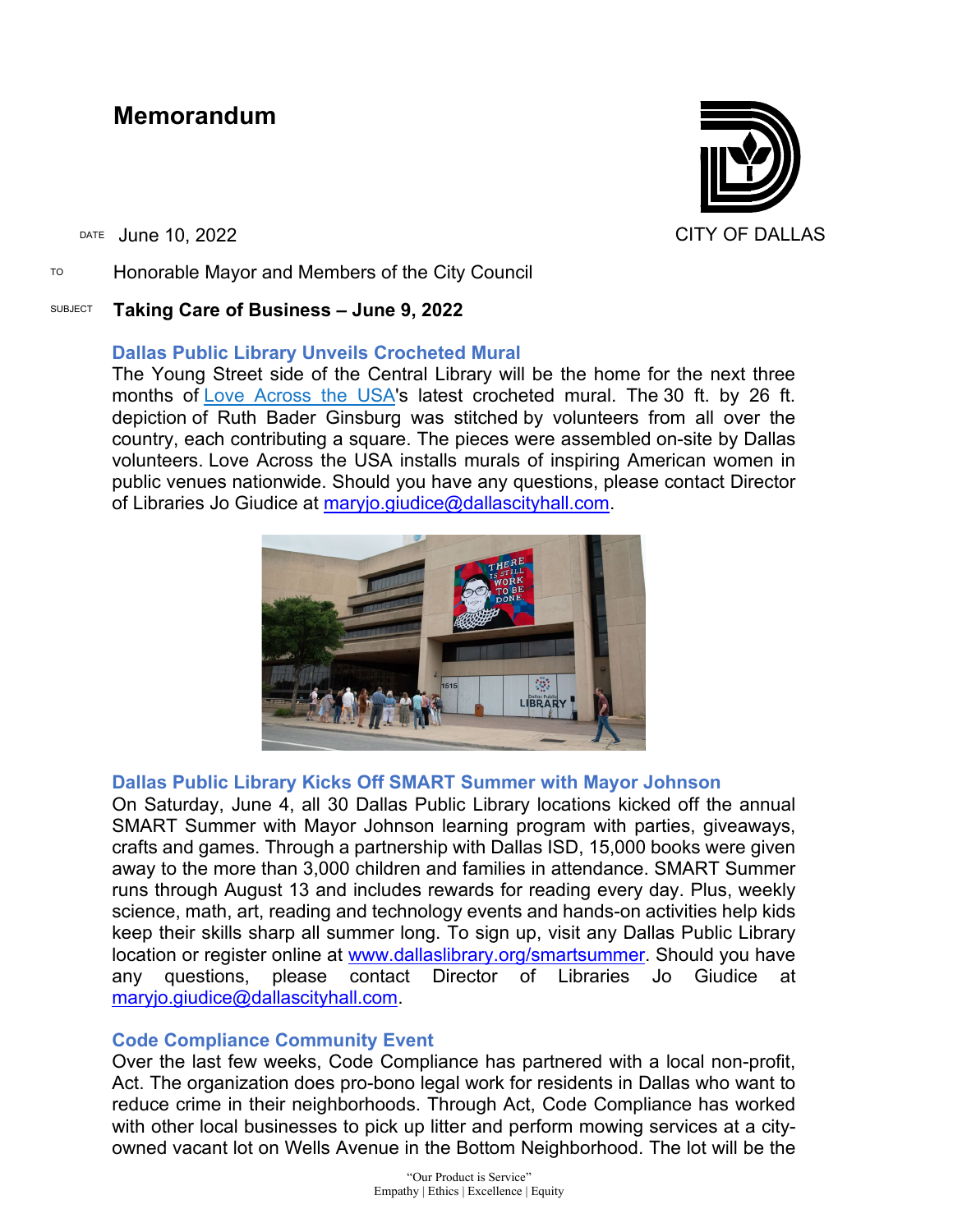#### DATE June 10, 2022 SUBJECT **Taking Care of Business – June 9, 2022**

site of a beautification project and art instillation piece that will be unveiled Juneteenth weekend. Should you have any questions or concerns, please contact Eric Onyechefule, CCS Public Information Coordinator, [eric.onyechefule@dallascityhall.com.](mailto:eric.onyechefule@dallascityhall.com)



## **South Dallas Fair Park Opportunity Fund**

Organizations are invited to apply for funding to provide human development programs or services directly benefiting residents of the South Dallas Fair Park community. Applications for the 2022 Notice of Funding Availability (NOFA) for the South Dallas/Fair Park Opportunity Fund (SDFPOF) will be accepted through July 8, 2022.

The SDFPOF provides loans and grants to promote economic development and support human development initiatives in neighborhoods surrounding Fair Park. NOFA provides the form of application and scoring criteria for the human services grants. A maximum of \$100,000 will be awarded to fund the projects and services.

Proposals must be submitted on the City of Dallas' Bonfire system [https://dallascityhall.bonfirehub.com/portal](https://gcc02.safelinks.protection.outlook.com/?url=https%3A%2F%2Fdallascityhall.bonfirehub.com%2Fportal&data=05%7C01%7Cbrandon.castillo%40dallascityhall.com%7Cf9baf87f315f4467cf0108da48c2c6ff%7C2935709ec10c4809a302852d369f8700%7C0%7C0%7C637902300118955291%7CUnknown%7CTWFpbGZsb3d8eyJWIjoiMC4wLjAwMDAiLCJQIjoiV2luMzIiLCJBTiI6Ik1haWwiLCJXVCI6Mn0%3D%7C3000%7C%7C%7C&sdata=ATTiwaTnzmyL45p1nldRQdNBSslIXyNOjtE5TqTrP0c%3D&reserved=0) no later than 5 p.m. July 8, 2022. To apply for the 2022 Notice of Funding Availability, visit [https://sourcedallas.org/2022/01/21/south-dallas-fair-park-opportunity-fund/](https://gcc02.safelinks.protection.outlook.com/?url=https%3A%2F%2Fsourcedallas.org%2F2022%2F01%2F21%2Fsouth-dallas-fair-park-opportunity-fund%2F&data=05%7C01%7Cbrandon.castillo%40dallascityhall.com%7Cf9baf87f315f4467cf0108da48c2c6ff%7C2935709ec10c4809a302852d369f8700%7C0%7C0%7C637902300118955291%7CUnknown%7CTWFpbGZsb3d8eyJWIjoiMC4wLjAwMDAiLCJQIjoiV2luMzIiLCJBTiI6Ik1haWwiLCJXVCI6Mn0%3D%7C3000%7C%7C%7C&sdata=vRNcRA53aMwEve7xXN29QqHM2LoiNg2t24zSpo4gab0%3D&reserved=0)

The City of Dallas Small Business Center will host a series of information sessions for those interested in learning more about the South Dallas Fair Park Opportunity Fund Notice of Funding Availability.

**June 9th Virtual | 6:00 PM – 7:00 PM** Microsoft Teams - shorturl at/IIN15

**June 15th In-Person | 6:00 PM – 7:00 PM** Hosted by Ms. Diane Ragsdale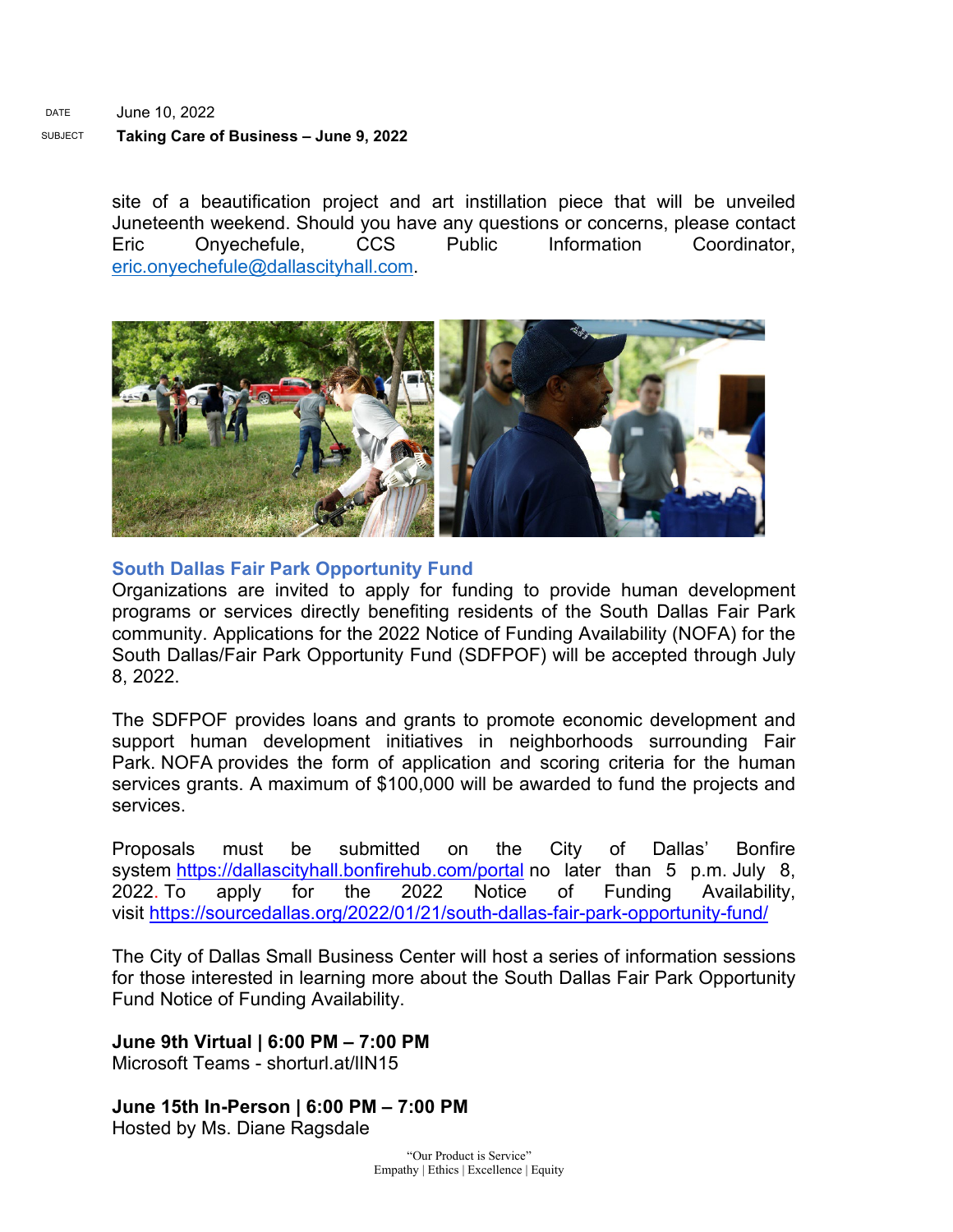DATE June 10, 2022

#### SUBJECT **Taking Care of Business – June 9, 2022**

Martin Luther King Jr. Center 2922 Martin Luther King Jr Blvd, Bldg A – Activity Room B Dallas, TX 75215

#### **June 21st In-Person | 6:00 PM – 7:00 PM**

Hosted by Pastor Todd Atkins Salem Institutional Baptist Church 3918 Crozier St, Dallas, TX 75215

Should you have any questions regarding the South Dallas Fair Park Opportunity Fund NOFA, please contact Regina Onyeibe, Economic Development Coordinator at the Small Business Center at [regina.onyeibe@dallascityhall.com](mailto:regina.onyeibe@dallascityhall.com) or visit SourceDallas.org.

## **Sanitation Hiring Event**

The Sanitation Department will host a job fair next Wednesday, June 15 from 1:00 p.m. to 5:00 p.m. at ECO Park (5215 Simpson Stuart Rd.) in search of sanitation truck drivers with a potential for same day job offers for candidates who qualify. Valid Texas commercial driver's license (CDL) is required for eligibility. Please see the attached hiring event flyer. Should you have any questions, please contact Alveena Tariq, Talent Acquisition Partner of Human Resources at 214-885-5554 or [alveena.tariq@dallascityhall.com.](mailto:alveena.tariq@dallascityhall.com)

#### **[Redistricting](https://gcc02.safelinks.protection.outlook.com/?url=https%3A%2F%2Fdallasredistricting.com%2F&data=05%7C01%7Cbrandon.castillo%40dallascityhall.com%7C15d234e73747426c09b208da48cbc3bd%7C2935709ec10c4809a302852d369f8700%7C0%7C0%7C637902337249375980%7CUnknown%7CTWFpbGZsb3d8eyJWIjoiMC4wLjAwMDAiLCJQIjoiV2luMzIiLCJBTiI6Ik1haWwiLCJXVCI6Mn0%3D%7C3000%7C%7C%7C&sdata=H3nG1xu4F9rnBDXmUUcLqrPSKUma3gTwAIjIS4VJw2I%3D&reserved=0)**

The City Council considered eight proposed modifications to the recommended districting plan, during Wednesday's City Council meeting. Only those modifications that met the Charter-prescribed 72-hour deadline were considered.

The City Council may choose to adopt a final plan once all of the modifications have been considered on Wednesday, or they may consider additional modifications of the recommended districting plan during the June 22 City Council meeting. As a reminder, the City Council must adopt a districting plan within 45 days of May 16, when the mayor received the recommended plan. Either way, the final districting plan must be adopted by a  $\frac{3}{4}$  vote of all of the members of the City Council if modified, otherwise, by simple majority.

June 22 is the last scheduled meeting to take final action on the recommended districting plan. City Councilmembers must submit written explanations of the need for proposed modification(s) and a copy of the proposed map showing the modification(s) to [carrie.rogers@dallascityhall.com](mailto:carrie.rogers@dallascityhall.com) by 12 p.m. (noon) on Thursday, June 16.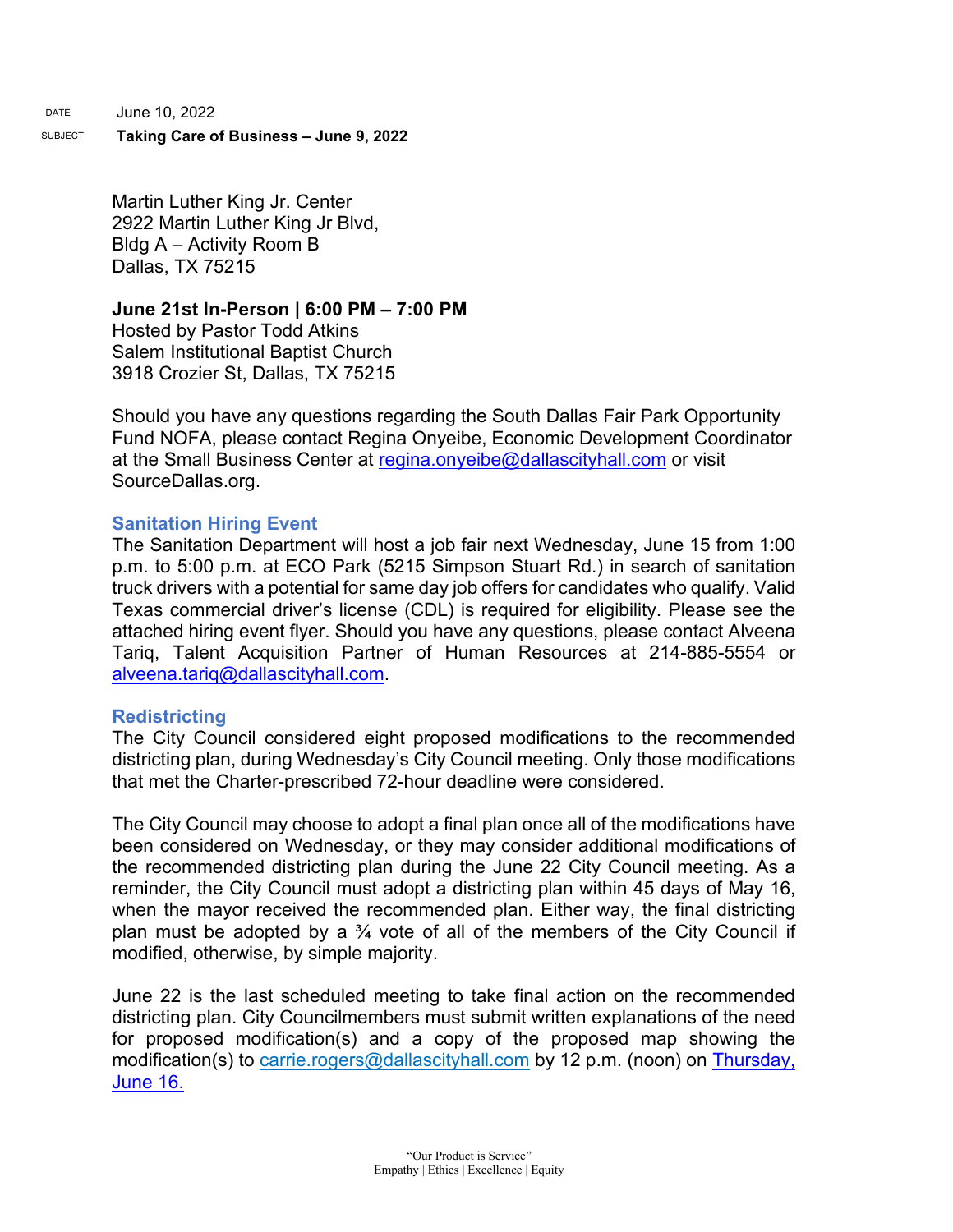## SUBJECT **Taking Care of Business – June 9, 2022**

Should you have any questions, please contact Carrie Rogers, Director of the Office of Government Affairs, at 214.670.5797 or [carrie.rogers@dallascityhall.com.](mailto:carrie.rogers@dallascityhall.com)

# **Comprehensive Housing Policy - Racial Equity Vision Statement Town Hall Meetings**

Your voice matters! We invite you to join us in the process of creating a vision statement for the City's Comprehensive Housing Policy. There are 3 events scheduled throughout the month of June. Please see flyers attached. Should you have any questions, please contact Catherine Cuellar, Director of Communications, Outreach, and Marketing at [catherine.cuellar@dallas.gov.](mailto:catherine.cuellar@dallas.gov)

# **Convention and Event Services Weekly Event Report**

Each week, Convention and Event Services will provide a report featuring two weeks of upcoming events that are either coordinated with the Office of Special Events or hosted at the Kay Bailey Hutchison Convention Center Dallas. The report highlights the dates, location, and Council District for each event, and is attached for your convenience. Should you have any questions or concerns, please contact Rosa Fleming, Director of Convention and Event Services at [rosa.fleming@dallascityhall.com](mailto:rosa.fleming@dallascityhall.com)

# **City Procurement Opportunities**

The Office of Procurement Services (OPS) is excited to announce the following new contract opportunities. More information can be found on the City's [electronic bid](https://gcc02.safelinks.protection.outlook.com/?url=https%3A%2F%2Fdallascityhall.bonfirehub.com%2Fportal%2F%3Ftab%3DopenOpportunities&data=05%7C01%7Cbrandon.castillo%40dallascityhall.com%7Cdd89d3dccf164d3e66ee08da3cd75bdf%7C2935709ec10c4809a302852d369f8700%7C0%7C0%7C637889192894534790%7CUnknown%7CTWFpbGZsb3d8eyJWIjoiMC4wLjAwMDAiLCJQIjoiV2luMzIiLCJBTiI6Ik1haWwiLCJXVCI6Mn0%3D%7C3000%7C%7C%7C&sdata=4vmS2vXGktWzFd6vvNjylNinuk0a2sV8ju0kdxcChgY%3D&reserved=0)  [portal:](https://gcc02.safelinks.protection.outlook.com/?url=https%3A%2F%2Fdallascityhall.bonfirehub.com%2Fportal%2F%3Ftab%3DopenOpportunities&data=05%7C01%7Cbrandon.castillo%40dallascityhall.com%7Cdd89d3dccf164d3e66ee08da3cd75bdf%7C2935709ec10c4809a302852d369f8700%7C0%7C0%7C637889192894534790%7CUnknown%7CTWFpbGZsb3d8eyJWIjoiMC4wLjAwMDAiLCJQIjoiV2luMzIiLCJBTiI6Ik1haWwiLCJXVCI6Mn0%3D%7C3000%7C%7C%7C&sdata=4vmS2vXGktWzFd6vvNjylNinuk0a2sV8ju0kdxcChgY%3D&reserved=0)

| <b>Opportunity No.</b> | <b>Opportunity Name</b>                                                |
|------------------------|------------------------------------------------------------------------|
| CIZ22-PBW-2046         | The Bottom Phase II - PBHOU001, by Public Works                        |
| CIZ22-PBW-2047         | Paving and Drainage Improvements - PB06U780, by<br><b>Public Works</b> |
| CIZ-DWU-22             | Water and Wastewater Main Replacements at Various                      |
| 215/216                | Locations, Contract No. 22-215/22-216, by Water Utilities              |

We are also pleased to share the latest, [Procurement Quarterly](https://gcc02.safelinks.protection.outlook.com/?url=https%3A%2F%2Fdallascityhall.com%2Fdepartments%2Fprocurement%2FDocuments%2FOPS%2520FY22%2520Q3%2520Procurement%2520Quarterly.pdf&data=05%7C01%7Cbrandon.castillo%40dallascityhall.com%7C6be1b079a4f94dfb8ee308da47e6a014%7C2935709ec10c4809a302852d369f8700%7C0%7C0%7C637901353089202354%7CUnknown%7CTWFpbGZsb3d8eyJWIjoiMC4wLjAwMDAiLCJQIjoiV2luMzIiLCJBTiI6Ik1haWwiLCJXVCI6Mn0%3D%7C3000%7C%7C%7C&sdata=%2FVTu01h0w%2BG9EbV2B61HSFvJck3rJ02AbTrFQ9tXBRQ%3D&reserved=0) listing citywide opportunities for the current quarter (of the fiscal year) and published on the OPS [website.](https://gcc02.safelinks.protection.outlook.com/?url=https%3A%2F%2Fdallascityhall.com%2Fdepartments%2Fprocurement%2FPages%2Fdefault.aspx&data=05%7C01%7Cbrandon.castillo%40dallascityhall.com%7C6be1b079a4f94dfb8ee308da47e6a014%7C2935709ec10c4809a302852d369f8700%7C0%7C0%7C637901353089202354%7CUnknown%7CTWFpbGZsb3d8eyJWIjoiMC4wLjAwMDAiLCJQIjoiV2luMzIiLCJBTiI6Ik1haWwiLCJXVCI6Mn0%3D%7C3000%7C%7C%7C&sdata=hUVDJVI9jsbV0y5UyK2SzucpkI2IJlLOFsNn2HcjkCM%3D&reserved=0)

Please be advised that once an opportunity is advertised, it is considered an open procurement until the City Council awards the contract. The Code of Ethics prohibits communication between councilmembers and vendors/ suppliers on open procurements. Should you have any questions, please contact Danielle Thompson, Director of Procurement Services at [Danielle.thompson@dallascityhall.com.](mailto:Danielle.thompson@dallascityhall.com)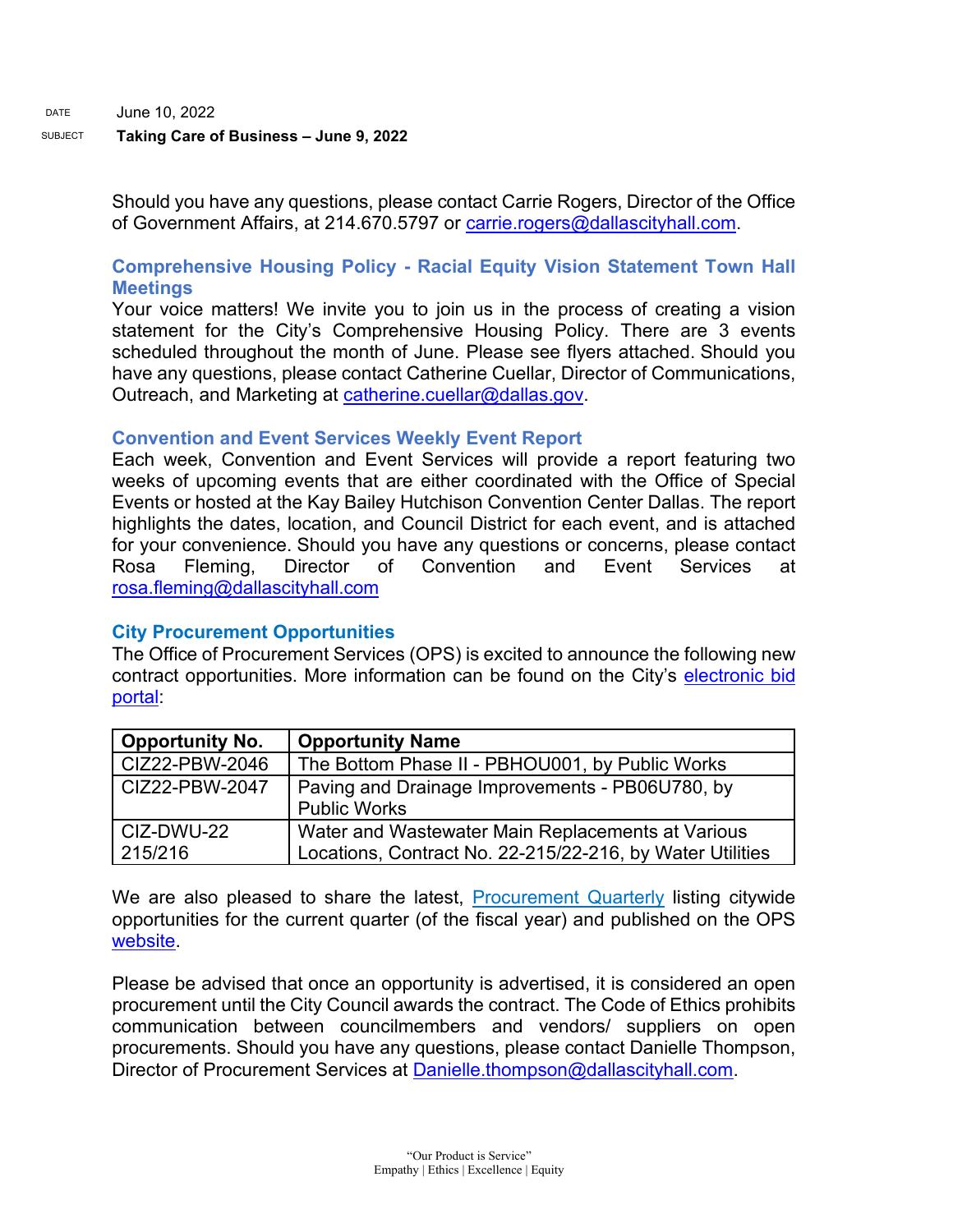SUBJECT **Taking Care of Business – June 9, 2022** 

# **OHS Street Outreach Update**

The DRTRR team of homeless service providers, co-led by OHS and MDHA, is currently targeting several encampments, which will result in closure through the housing of those unsheltered individuals throughout the year. The team will outreach to these sites and meet with various persons experiencing homelessness to assess their needs in preparation for site closure via housing. During this time, the OHS Street Outreach Team will continue to engage with unsheltered residents through normal street outreach, connecting people with the needed resources, such as: getting IDs, working with Community Courts on expunging eligible tickets and offenses from their records, identifying medical needs, and getting them access to the Coordinated Access System (CAS). The DRTRR Community Dashboard is live and may be found [here.](https://www.mdhadallas.org/community-dashboard-2/)

Please see the attached schedule for homeless encampment cleaning the week of June 6 through June 10, 2022. Please note that these will be for debris removal and outreach only. All encampment cleaning requests are being resolved as time allows. We appreciate everyone's patience.

| <b>LOCATION</b>        |  |  |
|------------------------|--|--|
| TI Blvd at 635         |  |  |
| WB Coit at 635         |  |  |
| EB Merit at 635        |  |  |
| 635 and 75 exchange    |  |  |
| Preston at George Bush |  |  |
| 6423 Maple Shade       |  |  |
| 4416 County Brooks Dr  |  |  |

# **Encampment Resolution (Cleaning) Schedule June 6 – June 10, 2022**

OHS continues to urge people who see an encampment to report it via 311 or 311's OurDallas smartphone app to ensure strategic alignment with comprehensive OHS outreach. The OHS Service Request dashboard can be utilized to track the progress of encampment resolution efforts. Please visit the [dashboard](https://gcc02.safelinks.protection.outlook.com/?url=https%3A%2F%2Fdallasgis.maps.arcgis.com%2Fapps%2Fopsdashboard%2Findex.html%23%2Fccd41f0d795f407a94ae17e2c27bf073&data=04%7C01%7CAmanda.Voigt%40dallascityhall.com%7C45f12cc3352040105b8308d9fbcb6d7a%7C2935709ec10c4809a302852d369f8700%7C0%7C0%7C637817673400555821%7CUnknown%7CTWFpbGZsb3d8eyJWIjoiMC4wLjAwMDAiLCJQIjoiV2luMzIiLCJBTiI6Ik1haWwiLCJXVCI6Mn0%3D%7C3000&sdata=zBK9TJ%2FxRq23uCczgqh0DBvzdKPq6ITbYwpLxvg3nLI%3D&reserved=0) and feel free to share this tool with residents. If you have any questions please reach out to Christine Crossley, Director of the Office of Homeless Solutions.

# **Office of Homeless Solutions Budget Listening Sessions**

OHS will be cohosting public listening sessions the weeks of June 13, June 21, and June 30, 2022 with Council Districts 1, 2, 3, 7, 8, 10, 11, 12, 13, and 14. The virtual meeting links and details for these events may be found on the City events calendar [page.](https://dallascityhall.com/calendar/Pages/default.aspx) All meetings except one will be held virtually. Please see the attached schedule for exact dates and times. Should you have any questions,